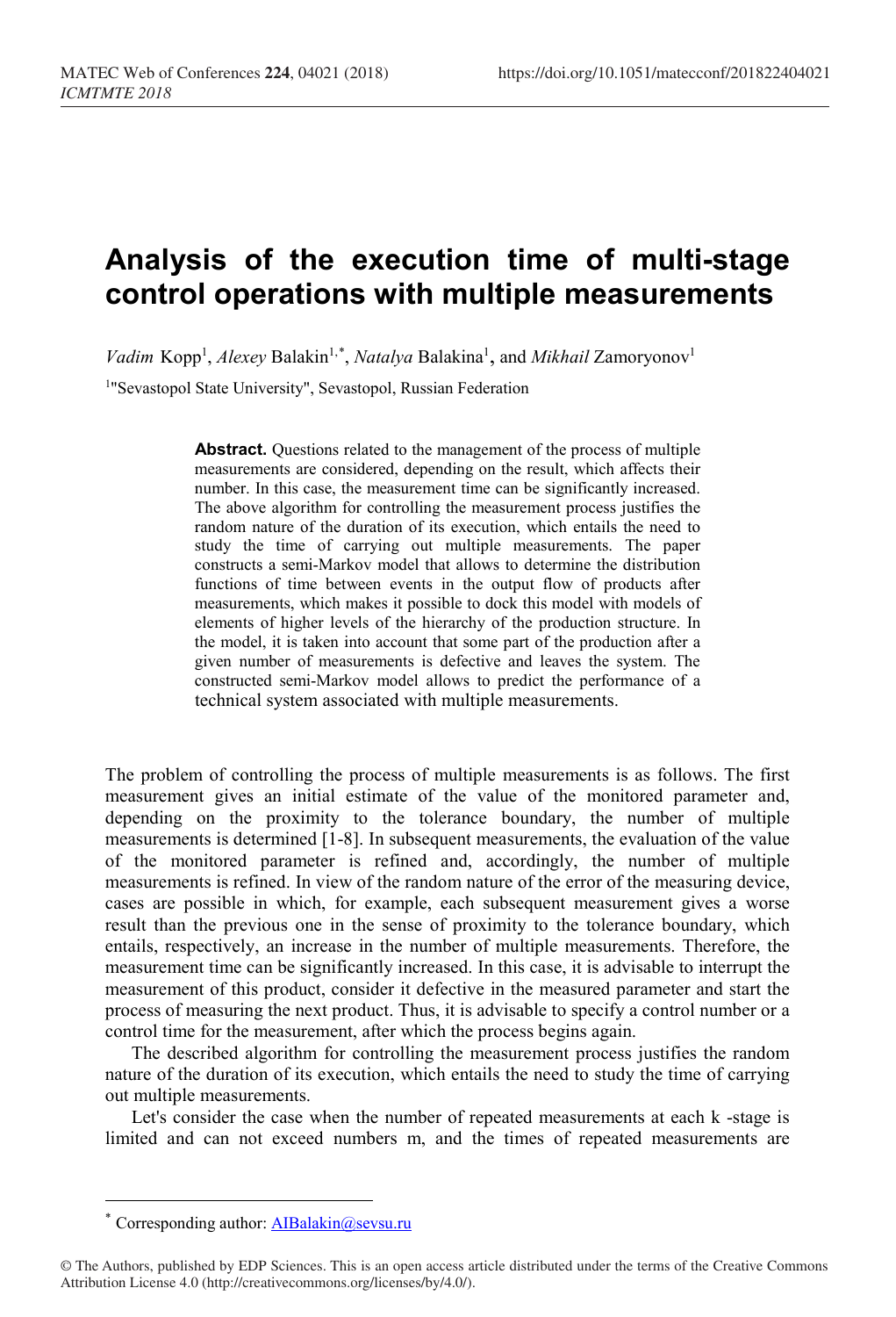different and are described by the FP  $F_k^g(t)$ , where  $k = (\overline{1,n})$  is the number of stages, and

 $g = (1, m)$  is the number of the repeated measurement/

In order to determine the FR of the time spent for m - repeated measurements, it is necessary to construct a semi-Markov process in a discrete phase space using the state graph presented in Figure 1.



**Fig. 1.** The state graph of the k-th stage with m - limited number of repeated measurements on it

We assume that the process of Markov recovery is given by a two-component Markov chain (  $S_i$ ,  $\theta_i$ ,  $i \ge 0$  ) with transition probabilities [9 – 14]:

$$
P\{S_{i+1} = r, \, \theta_{i+1} \le t / S_i = h\} = Q_{hr}(t).
$$

In this case the components  $S_i$  and  $\theta_i$  are conditionally independent, that is, the equality has done

$$
P\{S_{i+1} = r, \theta_{i+1} \le t \mid S_i = h\} = P\{S_{i+1} = r \mid S_i = h\} \cdot P\{\theta_{i+1} \le t \mid S_i = h\}.
$$

Then the components of the semi-Markov matrix for the discrete phase space of states  $E = (1, i)$  are:

$$
Q_{hr}(t) = P_{hr} G_h(t), \qquad h, r \in E,
$$

where  $\sum Q_{hr}(t) = P\{\theta_{i+1} \le t / S_i = h\} = G_h(t)$  $\sum_{r \in E} Q_{hr}(t) = P\{\theta_{i+1} \le t / S_i = h\} =$  $\theta_{i+1} \le t / S_i = h$ } =  $G_h(t)$ ,  $h \in E$ .

We define the stationary distribution  $\pi = (\pi_k^g; g \in E)$  of a semi-Markov process (SMP) in phase space  $E$  by the formulas given in [9]:

$$
\pi_k^g = \rho_k^g M_k^g / M ;
$$
  
\n
$$
M = \sum_{g \in E} \rho_k^g M_k^g , g \in E ,
$$
\n(1)

where  $\rho = (\rho_k^g : g \in E)$  - stationary distribution of nested Markov chains (NMC)  $(S_n; n \ge 0)$ ;  $M_k^g = M(v_k^g)$  - mean residence times in NMC;  $M_k^g$  - mathematical expectation of time of stay in states  $g \in E$ .

Values  $\rho_k^g$  are determined from the system of equations [9]: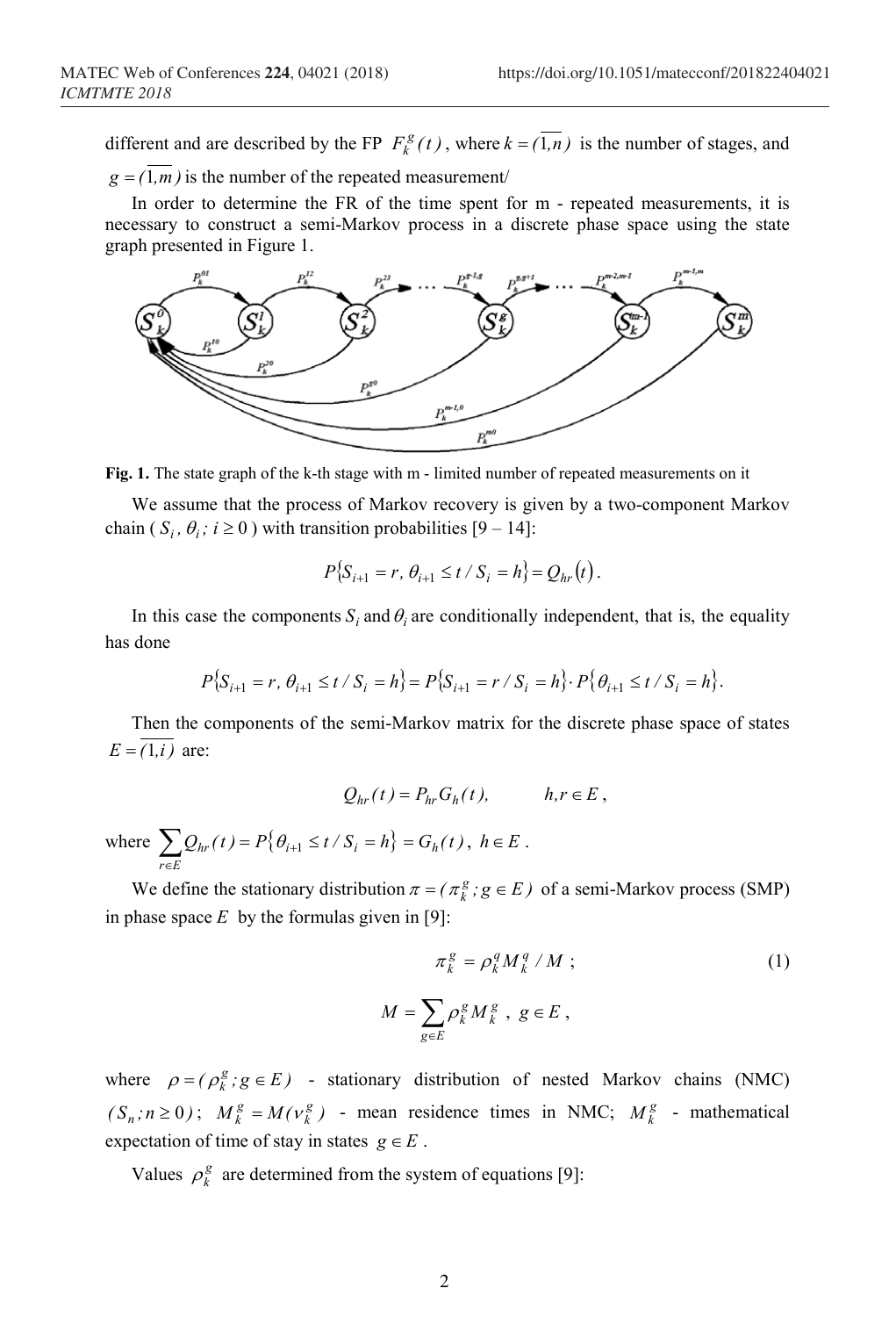$$
\rho_k^g = \sum_{r \in E} \rho_k^r P_k^{rg} \,, \tag{2}
$$

where 
$$
\sum_{g} \rho_k^g = 1.
$$

Graph states:

 $S_k^0$  – instantaneous state, corresponding to the moment of the end of the measurement process in the previous stage (note that probability  $P_k^{01} = 1$ );

 $S_k^1$  - the first dimension with the distribution function  $F_k^1(t)$  and mathematical expectation  $M_{k}^{1}$ ;

 $S_k^2$ - the second dimension with the distribution function  $F_k^2(t)$  and mathematical expectation  $M_k^2$ ;

...  $S_k^g$  - the g-th dimension with the distribution function and the mathematical expectation; ... -  $S_k^m$  the m-th dimension with the distribution function  $F_k^g(t)$  and the mathematical expectation  $M_k^g$ .

Let us, on the basis of (2), construct a system of equations for determining  $\rho_k^g$ ,  $g = (\overline{0,m})$ :

$$
\begin{vmatrix}\n\rho_k^0 = \rho_k^1 \cdot P_k^{10} + \rho_k^2 \cdot P_k^{20} + \rho_k^3 \cdot P_k^{30} + \dots + \rho_k^g \cdot P_k^{g0} + \dots + \rho_k^m \cdot P_k^{m0} = \sum_{i=1}^m \rho_k^i \cdot P_k^{i0}; \\
\rho_k^1 = \rho_k^0 \cdot P_k^{01}; \\
\rho_k^2 = \rho_k^1 \cdot P_k^{12} = \rho_k^0 \cdot P_k^{01} \cdot P_k^{12}; \\
\rho_k^3 = \rho_k^2 \cdot P_k^{23} = \rho_k^0 \cdot P_k^{01} \cdot P_k^{12} \cdot P_k^{23}; \\
\dots \\
\rho_k^g = \rho_k^{g-1} \cdot P_k^{g-1} g = \rho_k^0 \cdot P_k^{01} \cdot P_k^{12} \cdot \dots \cdot P_k^{g-1} g; \\
\dots \\
\rho_k^m = \rho_k^{m-1} \cdot P_k^{m-1,m} = \rho_k^0 \cdot P_k^{01} \cdot P_k^{12} \cdot P_k^{23} \cdot \dots \cdot P_k^{g-1} g \cdot \dots \cdot P_k^{m-2,m-1} \cdot P_k^{m-1,m} = \rho_k^0 \prod_{i=1}^m P_k^{i-1,i}.\n\end{vmatrix}
$$
\n(3)

The normalization condition

$$
\sum_{g=1}^{m} \rho_k^g = 1. \tag{4}
$$

From the graph (Figure 1) we see that,

$$
\begin{cases}\nP_k^{10} = P_k^{20} = P_k^{30} = \dots = P_k^{g0} = \dots = P_k^{m-1,0} = p_k; \\
P_k^{m0} = 1; \\
P_k^{01} = 1; \\
P_k^{12} = P_k^{23} = \dots = P_k^{g-1,g} = \dots = P_k^{m-1,m} = (1 - p_k).\n\end{cases}
$$
\n(5)

Substituting all the values for  $\rho_k^g$ ,  $g = (\overline{0,m})$  from (3) into the normalization condition (4), we obtain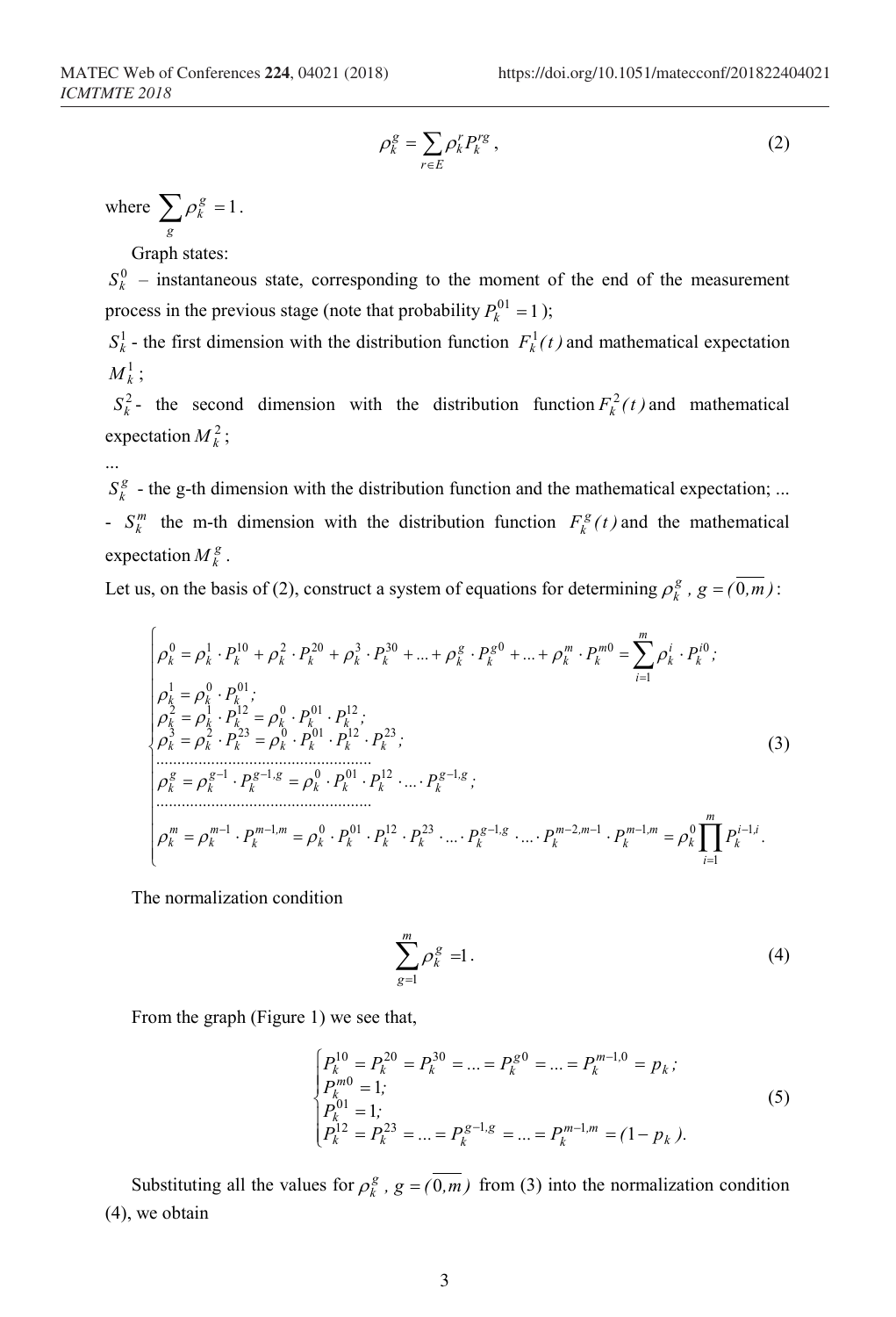$$
\rho_k^0(1+P_k^{01}+P_k^{01}\cdot P_k^{12}+P_k^{01}\cdot P_k^{12}\cdot P_k^{23}+...P_k^{01}\cdot P_k^{12}\cdot P_k^{23}\cdot...\cdot P_k^{g-1,g}+...+\prod_{i=1}^m P_k^{i-1,1})=1
$$

where

$$
\rho_k^0 = (1 + P_k^{01} + P_k^{01} \cdot P_k^{12} + P_k^{01} \cdot P_k^{12} \cdot P_k^{23} + \dots + \prod_{i=1}^m P_k^{i-1,i})^{-1}
$$
(6)

Substituting expressions  $(5)$  in  $(3)$ ,  $(6)$  we finally obtain:

$$
\begin{cases}\n\rho_k^0 = \left[2 + (1 - p_k) + (1 - p_k)^2 + \dots + (1 - p_k)^{m-1}\right]^{-1}, \\
\rho_k^1 = \rho_k^0, \\
\rho_k^2 = \rho_k^0 \cdot (1 - p_k), \\
\rho_k^3 = \rho_k^0 \cdot (1 - p_k)^2, \\
\dots \\
\rho_k^g = \rho_k^0 \cdot (1 - p_k)^{g-1}, \\
\dots \\
\rho_k^m = \rho_k^0 \cdot (1 - p_k)^{m-1}.\n\end{cases} \tag{7}
$$

On the basis of  $(1)$ ,  $(7)$  we determine the stationary distribution of SMP

$$
M = \sum_{i=0}^{m} \rho_k^i \cdot M_k^i = \sum_{i=0}^{m} \left[ \rho_k^0 (1 - p)^{i-1} \right] \cdot M_k^i + \rho_k^0 \cdot M_k^0;
$$
  

$$
\pi_k^i = \frac{\rho_k^i \cdot M_k^i}{M}.
$$
 (8)

We will solve the problem of determining the time phase of the measurement at the stage using the formula of total probability.

To do this, we accept the following hypotheses:  $H_1$  - the first measurement is performed; ...  $H_n$  - The n-th dimension is being implemented.

The probabilities of these hypotheses, with regard for (8), are equal to

$$
P(H_1) = \pi_k^1 = \frac{\rho_k^1 \cdot M_k^1}{M};
$$
  
\n
$$
P(H_2) = \pi_k^2 = \frac{\rho_k^2 \cdot M_k^2}{M};
$$
  
\n
$$
P(H_g) = \pi_k^g = \frac{\rho_k^g \cdot M_k^g}{M};
$$
  
\n
$$
P(H_m) = \pi_k^m = \frac{\rho_k^m \cdot M_k^m}{M}.
$$
  
\n(9)

We introduce an *A* - event, by which we will understand the duration of the measurement at the stage. The conditional probability of an *А* - event when the hypotheses  $H_1, \ldots, H_n$  are fulfilled is equal to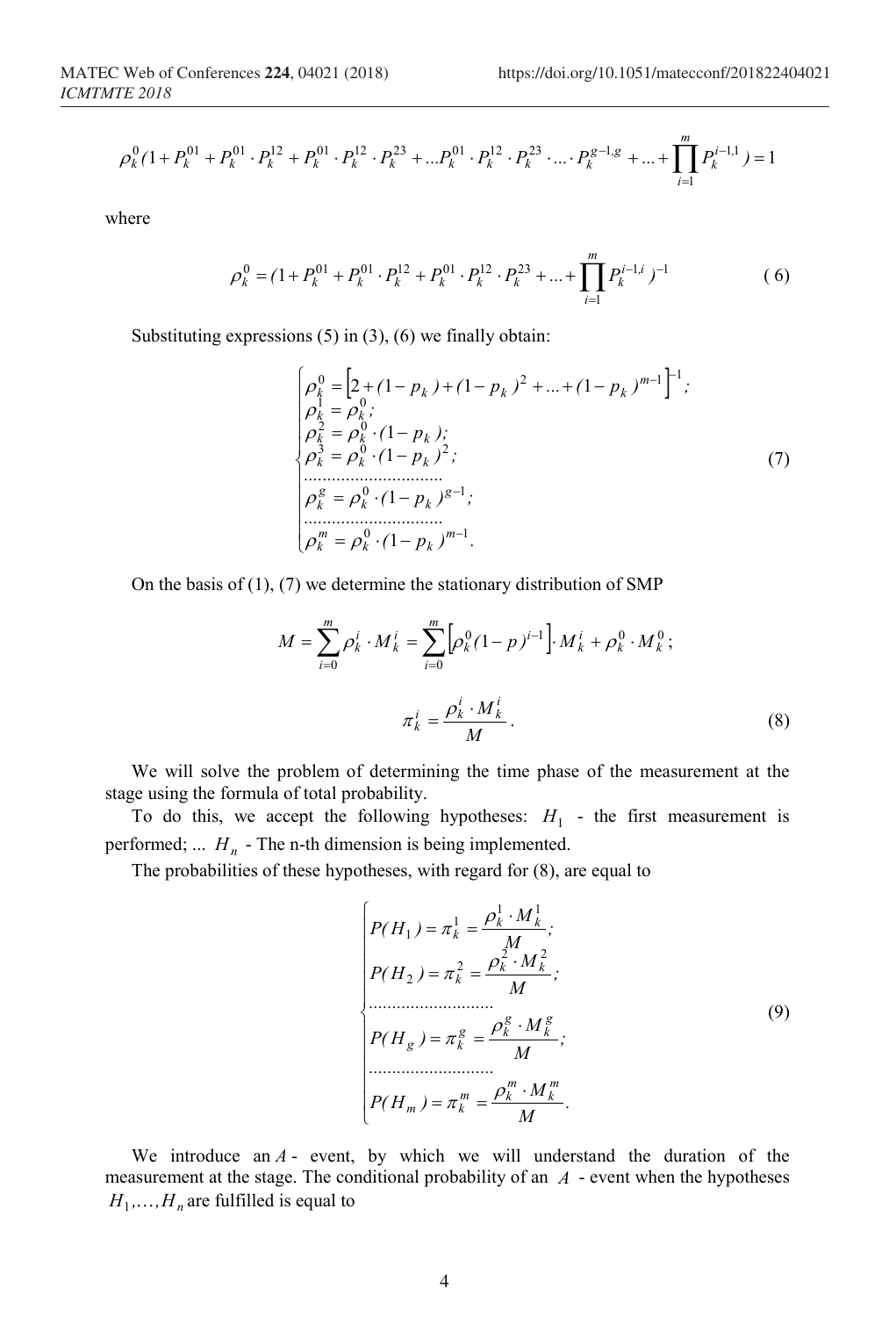$$
P(A/H_1) = p\{t_1 < t\} = F_1(t);
$$
\n
$$
P(A/H_2) = p\{t_1 + t_2 < t\} = F_{k,1,2}(t);
$$
\n
$$
P(A/H_3) = p\{t_1 + t_2 + t_3 < t\} = F_{k,1,\dots,3}^{(*)}(t);
$$
\n
$$
\dots
$$
\n
$$
P(A/H_g) = p\{\sum_{i=1}^{g} t_i < t\} = F_{k,1,\dots,g}^{(*)}(t);
$$
\n
$$
\dots
$$
\n
$$
P(A/H_g) = p\{\sum_{i=1}^{g} t_i < t\} = F_{k,1,\dots,g}^{(*)}(t);
$$
\n
$$
P(A/H_m) = p\{\sum_{i=1}^{m} t_i < t\} = F_{k,1,\dots,m}^{(*)}(t),
$$
\n
$$
(10)
$$

where  $\gamma_{m}$  is the notation for a multiple m -fold operation.

 $\sqrt{ }$ 

The function of the distribution of time between applications in a thinned stream of events is determined by the formula of total probability, taking into account (9), (10):

$$
K_k(t) = P(A) = \sum_{g=1}^{m} P(H_g) P(A/H_g) = \sum_{g=1}^{m} \pi_k^g \cdot F_{k,1,\dots,g}^{(*)g}(t). \tag{11}
$$

In the model it is necessary to take into account that some part of the product after the *m* - measurements remains defective and leaves the system [15, 16]. The probability that the product after  $m$  - measurement will be usable on the basis of formulas  $(9)$  is equal to:

$$
p_k^{zoo} = p \sum_{g=1}^m (1-p)^{g-1} = 1 - (1-p)^m . \tag{12}
$$

Accordingly, the probability of rejection is determined from the expression:

$$
p_k^{\delta p} = 1 - p_k^{zod} = (1 - p)^m.
$$

Further, it is necessary to reduce the flow of products coming out from the k-th stage, which will allow us to finally obtain the FR  $K_k^{\Sigma}(t)$  of the time between the events in the flow of suitable products coming out from the k-th stage. For this, it is necessary to substitute into the rarefaction formula for the simplest event flow [15]  $K_k(t)$ ,  $p_k^{200}$  from the expressions  $(11)$ ,  $(12)$ :

$$
K_k^{\Sigma}(t) = p_k^{200} K_k(t) + p_k^{200} \sum_{i=1}^{\infty} (1 - p_k^{200})^m K_k^{(\ast)i}(t)
$$
 (13)

Expression (13) allows each of the multiple measurement steps to be replaced by an equivalent stage of single measurements performed by the device, which is the simplest element with two factor states: faulty and efficient and known distribution function of service time determined by (13).

The execution time of all stages will be defined as the sum of the random variables (the times of realization of each stage), and the FR of this time as a composition of the required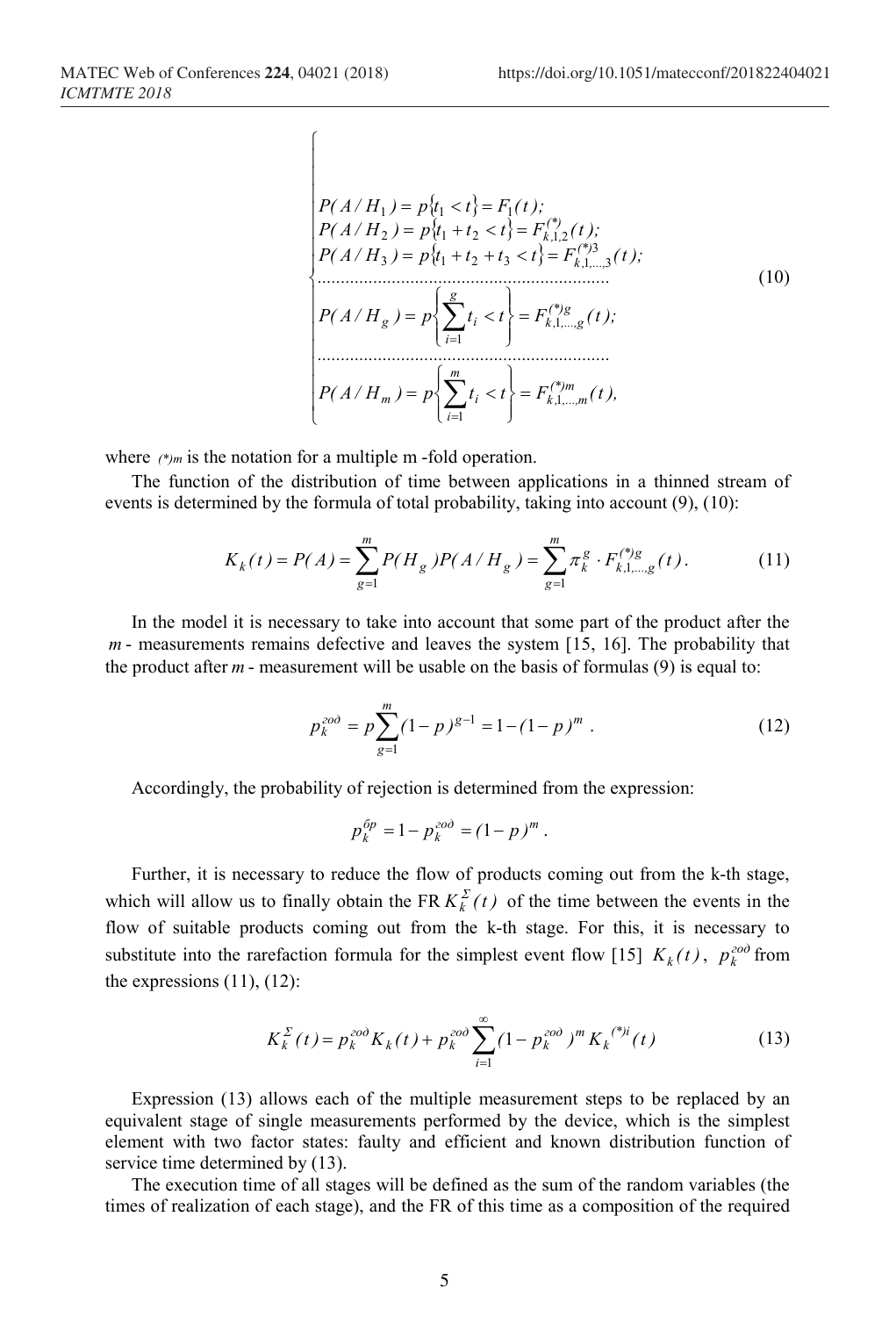number of distribution laws for the implementation times of each of the steps defined by formula (13).

The mathematical expectations of the times of the k-th stage are equal

$$
m_k = \int_{0}^{\infty} \int_{1}^{1} -K_k^{\Sigma}(t) \, dt \,. \tag{14}
$$

Then the mathematical expectation of the execution time of a task consisting of n stages  $t_{1,n}$  is equal to:

$$
t_{1,n} = \sum_{k=1}^{N} m_k \tag{15}
$$

where  $m_k$  is in (14).

Thus, the constructed semi-Markov model allows to predict the productivity of the technical system on the basis of formulas (13), (14), (16).

Work was supported by the Ministry of Education and Science of the Russian Federation within the framework of the main part of the state order (№ 1.10513.2018/11.12)

## **References**

- 1. P.V. Novitsky, *Fundamentals of Information Theory of Measuring Devices*, (Energia, 1968).
- 2. P.V. Novitsky, I.A. Zograf, *Estimation of errors in measurement results,* (Energoatomizdat. Leningr., 1991).
- 3. RMG 64-2003 GSI. *«Providing efficiency in the management of technological processes. Methods and ways to improve the accuracy of measurements»*
- 4. V.Y. Kopp, A.A. Skidan, A.I. Balakin, O.V. Filipovich, *Analysis of differential entropy in technical measurements in machine-tool construction*, Proceedings of the Odessa Polytechnic University, v. **1 (27)**, рр. 214-218 (2007).
- 5. V.Y. Kopp, A.I. Balakin, E.A. Voloshin, A.N. Gadzhibekov, *Approaches to controlling the number of multiple two-parameter measurements*, Collection of scientific papers SNUNEI, v. **4 (44)**, pp. 216-221 (2012).
- 6. V.Y. Kopp, A.A. Skidan, A.I. Balakin, O.V. Filipovich, *Optimum estimation of the number of measurements of instrument systems*, Collection of scientific papers SNUNEI, v. **1 (21)**, pp. 231 – 238 (2007).
- 7. V.Y. Kopp, A.I. Balakin, A.I. Peschansky, E.A. Chuiko, *The use of differential entropy for the analysis of multiple high-precision measurements*, International Crimean Conference «Microwave & Telecommunication Technology» (CriMiCo'2013), (2013).
- 8. V.Y. Kopp, A.I. Balakin, M.V. Zamorenov, *Analysis of the applicability of a truncated normal distribution when choosing the optimal number of multiple measurements*, v. **6** (2014).
- 9. V.S. Korolyuk, A.F. Turbine, *Stochastic models of systems*, (Science. Dumka, 1989).
- 10. V.S. Korolyuk, A.F. Turbine, *Mathematical foundations of phase integration of complex systems*, (Science. Dumka, 1978).